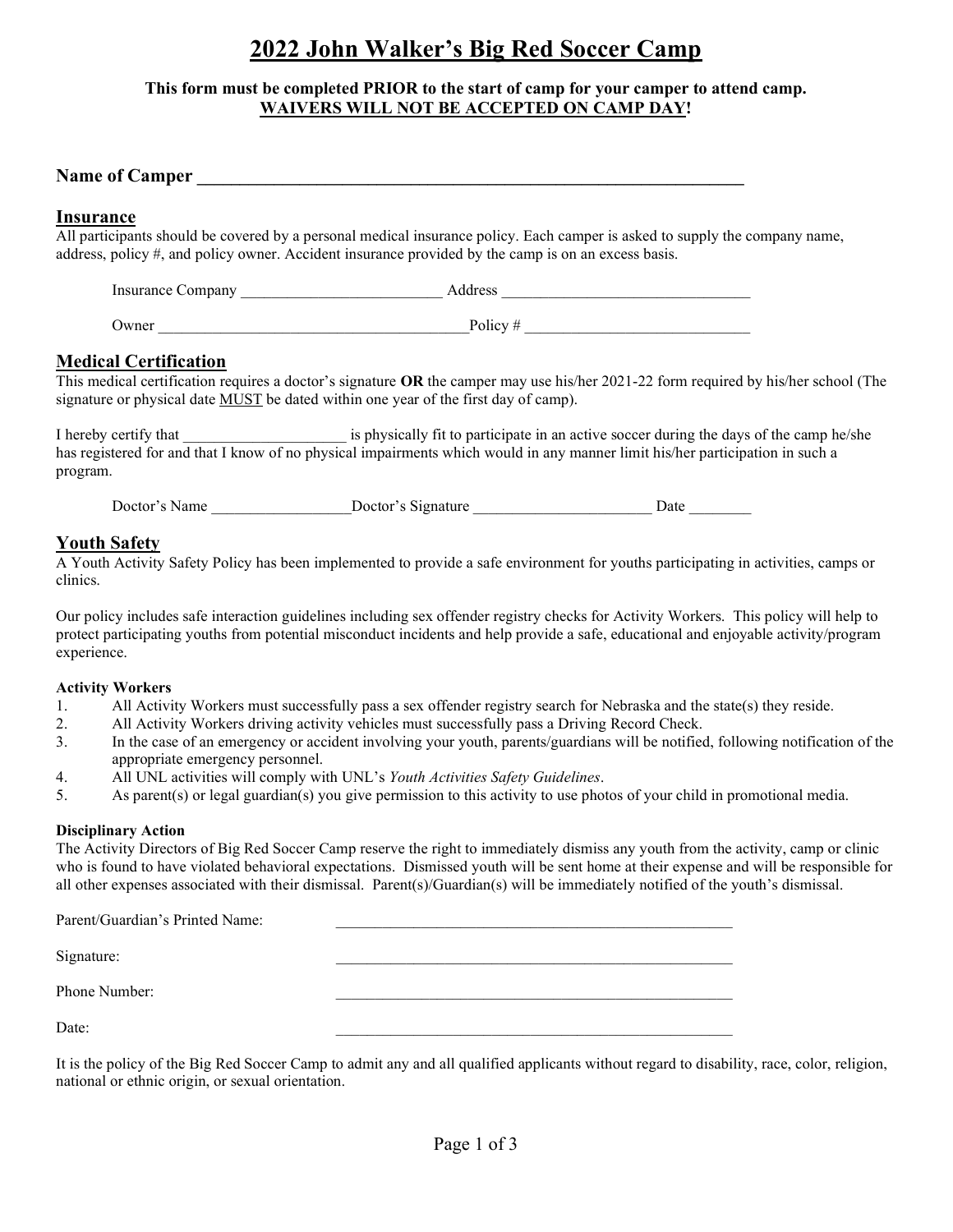## WAIVER AND RELEASE OF LIABILITY

#### DISCLAIMER: The UNIVERSITY OF NEBRASKA and BIG RED SOCCER CAMP are NOT RESPONSIBLE

for any injury or loss of property to any person suffered while warming up, practicing, traveling, playing, or participating in Camp Activities for any reason whatsoever, including ordinary negligence.

#### This WAIVER and RELEASE OF LIABILITY was executed this  $\qquad$  day of  $\qquad$  2  $\qquad$ , by

#### (Releasor) in favor of the UNIVERSITY OF NEBRASKA and BIG RED SOCCER CAMP and its Regents, Officers,

#### Employees, Instructors, Staff, agents, operators, successors, and assigns (University and Camp).

The Releasor serves as a parent/guardian whose child (camper) wishes to participate in Camp Activities. In consideration for the privilege of participation in the program, the Releasor consents and agrees to the following:

- 1. Releasor certifies that camper is physically capable of participating in Camp Activities and that he/she will take responsibility for physical fitness and capability to perform under normal conditions in these Activities. Releasor is encouraged to get camper physician's opinion prior to participating in these Activities. In the event of a medical emergency, the University of Nebraska or BIG RED SOCCER CAMP, or its representatives have my permission to take whatever measures they deem reasonable to render assistance and that I and/or my family will be financially responsible for any expenses involved.
- 2. Releasor realizes that camper participation in these Activities involves certain risks and danger and may be a vigorous activity involving severe respiratory and cardiovascular stress. Releasor has hereby been made aware that participation in these Activities has the following non-exclusive list of certain risks which I accept: death; head, eye, neck, and spinal injury resulting in complete or partial paralysis; brain damage; heart attack; blisters; cuts; lacerations; abrasions; concussions; contusions; strains; sprains; dislocations; fractures; cold and heat injuries; water immersion; drowning; lightning strikes; injury to bones, joints, muscles, internal organs; and environmental conditions. In addition, I understand and accept the incidental risks of travel to and from the site of activity; participation at sites that may be remote from available medical assistance; and the possible reckless conduct of other participants.
- 3. Consequently, while understanding that the University and Camp has taken precautions to provide organization, supervision, and equipment for reasonable safety, Releasor assumes joint and personal responsibility for safety while camper is participating in these Activities. Releasor accepts personal responsibility to ensure that any equipment needed to participate in these Activities and used by the camper is safe and functioning properly and to refrain from causing loss or damage to the property of the University and Camp. Releasor realizes that he/she is solely responsible for any personal equipment, supplies, or property camper may choose to use during the duration of the activity.
- 4. Releasor further agrees to indemnify and hold harmless the University and Camp for any and all claims or actions as a result of engaging in, using University and Camp facilities and equipment, or any activities incidental thereto whatsoever, whenever, or however the same may occur.
- 5. Releasor is aware that if he/she uses a vehicle not operated by the University and Camp for transportation to, at, or leaving the activity site, the University and Camp is NOT responsible for any damage caused by or arising from Releasor's use of such vehicle. Furthermore, Releasor acknowledges that he/she is solely responsible for any action the camper takes outside the scope of those actions permitted by the University and Camp for purposes of the particular activity regardless if occurring before, during, or after the duration of the activity.
- 6. In consideration of participation in these Activities, Releasor hereby RELEASES and covenants not-to-sue the UNIVERSITY and BIG RED SOCCER CAMP for any and all present and future claims resulting from ordinary negligence on the part of the UNIVERSITY and BIG RED SOCCER CAMP for property damage, personal injury, or wrongful death arising as a result of camper engaging in, using University and Camp facilities and equipment, or activities thereto, wherever, whenever, or however the same may occur. Releasor hereby voluntarily waives any and all claims or actions resulting from ordinary negligence, both present and future, that may be made by Releasor's family, estate, personal representative, heirs, or assigns.

I have read and understand that this WAIVER is intended to be as broad and inclusive as permitted by the laws of the State of Nebraska and agree that if any part is held invalid, the remaining parts of this WAIVER AND RELEASE will continue in full force and effect as intended. I further agree the venue for any legal proceeding shall be in the State of Nebraska.